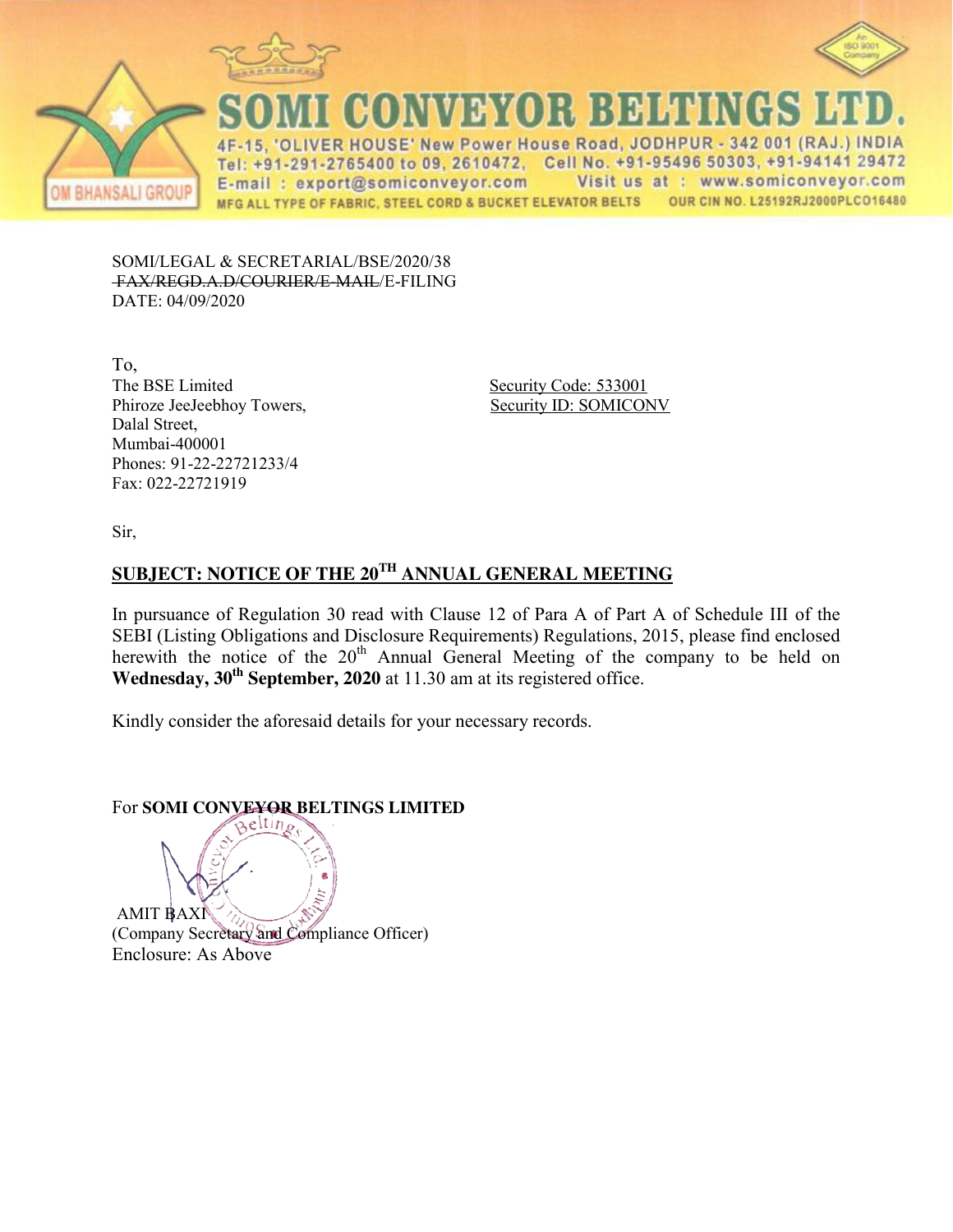

# **NOTICE**

**NOTICE** is hereby given that the **TWENTIETH Annual General Meeting** of the members of the Company will be held on WEDNESDAY, 30<sup>th</sup>September 2020 at 11:30 A.M at its registered office at 4F-15, "Oliver House", New Power House Road,Jodhpur-342003, to transact the following business:

#### **ORDINARY BUSINESS:**

1. To receive, consider and adopt the Audited Financial Statements of the Company for the financial year ended 31<sup>st</sup> March, 2020, together with the Reports of the Board of Director's and the Auditor's thereon.

#### **SPECIAL BUSINESS:**

#### **2. Re-appointment of Mr. Mahendra Rakhecha as an Independent Director**

To consider and thought fit, to pass with or without modification(s) the following resolution as Special Resolution:

RESOLVED THAT pursuant to the provisions of Sections 149, 150 and 152 and other applicable provisions, if any, of the Companies Act, 2013 (the Act), and the Rules made thereunder, read with Schedule IV of the said Act and Regulation 16(1)(b) of the SEBI (Listing Obligations and Disclosure Requirements) Regulations, 2015 (Listing Regulations) (including any statutory modification(s) or reenactment thereof for the time being in force) and pursuant to relevant provision of Articles of Association of the Company, Mr. Mahendra Rakhecha (DIN: 00648532), Independent Director of the Company, who has submitted a declaration that he meets the criteria for independence as provided in the Act and Listing Regulations, and who is eligible for re-appointment and in respect of whom based on his evaluation of performance, the Nomination and Remuneration Committee has recommended his reappointment to the Board, be and is hereby re-appointed as an Independent Director of the Company not liable to retire by rotation to hold office for his second term of 5 (five) consecutive years, commencing from 1st October, 2020 to 30th September, 2025.

RESOLVED FURTHER THAT Mr. Om Prakash Bhansali, (DIN: 00351846 )Managing Director of the Company be and is hereby authorized to do all such acts, deeds and other things and execute all such forms, documents, instruments and writings as may be required to give effect to the aforesaid resolution.

#### **3. Re-appointment of Mr. Yogesh Maheshwari as an Independent Director**

To consider and thought fit, to pass with or without modification(s) the following resolution as Special Resolution:

RESOLVED THAT pursuant to the provisions of Sections 149, 150 and 152 and other applicable provisions, if any, of the Companies Act, 2013 (the Act), and the Rules made thereunder, read with Schedule IV of the said Act and Regulation 16(1)(b) of the SEBI (Listing Obligations and Disclosure Requirements) Regulations, 2015 (Listing Regulations) (including any statutory modification(s) or reenactment thereof for the time being in force) and pursuant to relevant provision of Articles of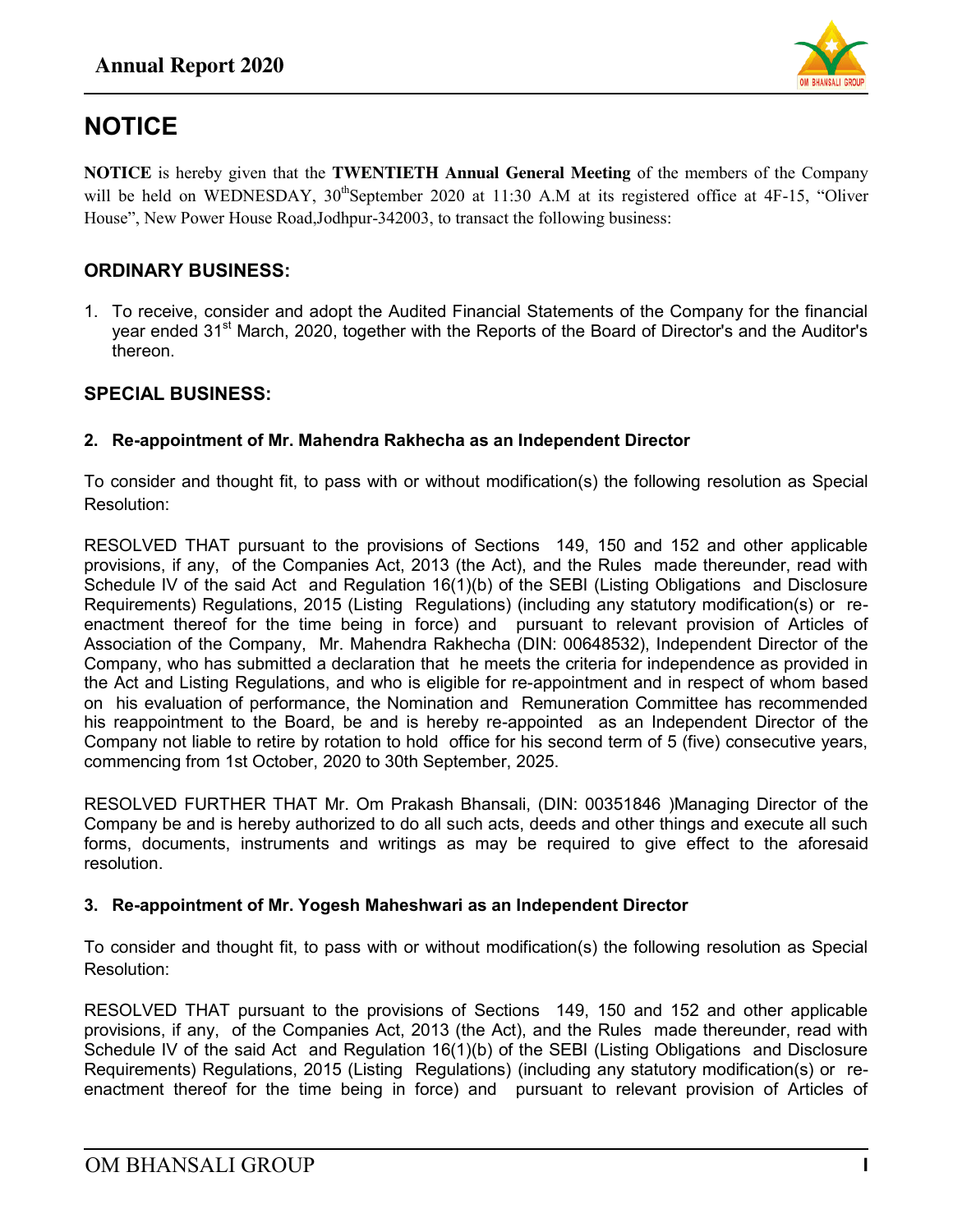

Association of the Company, Mr. Yogesh Maheshwari (DIN: [01202089\)](http://www.mca.gov.in/mcafoportal/companyLLPMasterData.do), Independent Director of the Company, who has submitted a declaration that he meets the criteria for independence as provided in the Act and Listing Regulations, and who is eligible for re-appointment and in respect of whom based on his evaluation of performance, the Nomination and Remuneration Committee has recommended his reappointment to the Board, be and is hereby re-appointed as an Independent Director of the Company not liable to retire by rotation to hold office for his second term of 5 (five) consecutive years, commencing from 1st October, 2020 to 30th September, 2025.

RESOLVED FURTHER THAT Mr. Om Prakash Bhansali, (DIN: 00351846 )Managing Director of the Company be and is hereby authorized to do all such acts, deeds and other things and execute all such forms, documents, instruments and writings as may be required to give effect to the aforesaid resolution.

#### **4. Re-appointment of Ms. Surbhi Rathi as an Independent Director**

To consider and thought fit, to pass with or without modification(s) the following resolution as Special Resolution:

RESOLVED THAT pursuant to the provisions of Sections 149, 150 and 152 and other applicable provisions, if any, of the Companies Act, 2013 (the Act), and the Rules made thereunder, read with Schedule IV of the said Act and Regulation 16(1)(b) of the SEBI (Listing Obligations and Disclosure Requirements) Regulations, 2015 (Listing Regulations) (including any statutory modification(s) or reenactment thereof for the time being in force) and pursuant to relevant provision of Articles of Association of the Company, Ms. Surbhi Rathi(DIN: [07115169\)](http://www.mca.gov.in/mcafoportal/companyLLPMasterData.do), Independent Director of the Company, who has submitted a declaration that she meets the criteria for independence as provided in the Act and Listing Regulations, and who is eligible for re-appointment and in respect of whom based on her evaluation of performance, the Nomination and Remuneration Committee has recommended her reappointment to the Board, be and is hereby re-appointed as an Independent Director of the Company not liable to retire by rotation to hold office for her second term of 5 (five) consecutive years, commencing from 1st October, 2020 to 30th September, 2025.

RESOLVED FURTHER THAT Mr. Om Prakash Bhansali, (DIN: 00351846 )Managing Director of the Company be and is hereby authorized to do all such acts, deeds and other things and execute all such forms, documents, instruments and writings as may be required to give effect to the aforesaid resolution.

## BY ORDER OF THE BOARD For **SOMI CONVEYOR BELTINGS LIMITED**



Place: Jodhpur Date: 4<sup>th</sup> September, 2020 (**AMIT<sup>/</sup>BAXI**)

**Registered Office** 

4F-15, "Oliver House" New Power House Road Jodhpur-342 003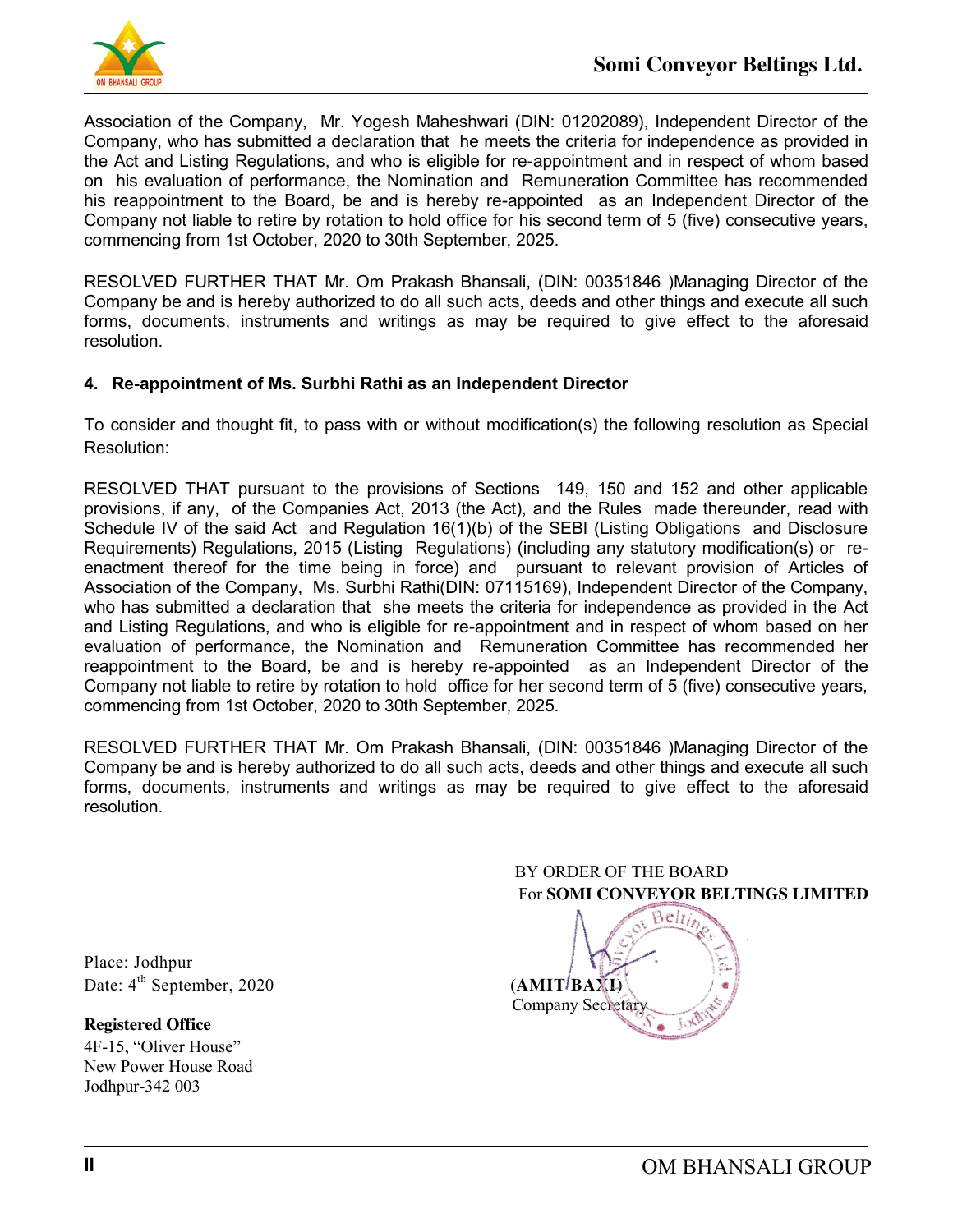

#### **NOTES:**

- 1. **A MEMBER ENTITLED TO ATTEND AND VOTE AT THE MEETING IS ENTITLED TO APPOINT PROXY/PROXIES TO ATTEND AND VOTE INSTEAD OF HIMSELF/HERSELF AND THE PROXY/PROXIES NEED NOT BE A MEMBER OF THE COMPANY.THE INSTRUMENT APPOINTING THE PROXY IN ORDER TO BE EFFECTIVE SHOULD BE DULY STAMPED, COMPLETED, SIGNED AND DEPOSITED AT THE REGISTERED OFFICE OF THE COMPANY NOT LESS THAN FORTY-EIGHT (48) HOURS BEFORE THE TIME FOR HOLDING THE MEETING.** 
	- a) As per Section 105 of the Companies Act, 2013 and Rule 19, Sub-Rule (2) of the Companies (Management and Administration) Rules, 2014, a person can act as proxy on behalf of members not exceeding fifty (50) and holding in the aggregate not more than 10% (Ten percent) of the total share capital of the Company carrying voting rights.
	- b) Provided that a member holding more than ten percent, of the total share capital of the company carrying voting rights may appoint a single person as proxy and such person shall not act as proxy for any other person or shareholder.
	- c) If the appointer is a corporation, the proxy must be executed under seal or the hand of its duly authorized officer or attorney.
	- d) During the period beginning 24 hours before the time fixed for the commencement of the meeting and ending with the conclusion of the meeting, a member would be entitled to inspect the proxies lodged with the Company, at any time during the business hours of the Company, provided that not less than three days of notice in writing is given to the Company.
	- e) A Proxy form is annexed to this Report, Proxies submitted on behalf of the companies, societies etc., must be supported by an appropriate resolution/authority, as may be applicable.
- 2. A shareholder or his proxy will be required to produce at the entrance of the Meeting Hall, the Attendance Slip sent herewith duly completed and signed. Neither photocopies nor torn/mutilated Attendance Slips will be accepted. The Validity of the Attendance Slip will, however, be subject to the Shareholder continuing to hold shares on the date of meeting.
- 3. A Member or his Proxy is required to bring his copy of Annual Report to the Meeting as extra copies will not be provided.
- 4. Members are informed that in case of joint holders attending the meeting, only such joint holder who is higher in the order of name will be entitled to vote.
- 5. The Register of Members and Share Transfer Books of the Company will remain closed from Thursday, 24TH September, 2020 to Wednesday, 30th September, 2020 (both days inclusive) for annual closing.
- 6. Members who have not encashed dividend warrant(s) for the Financial Year ending 31st March, 2016 and 31st March, 2018 are requested to seek issue of duplicate warrant(s) by writing to the Company or the Company"s RTA, immediately.
- 7. Pursuant to the provisions of Section 124 and 125 of the Companies Act, 2013 and the Investor Education and Protection Fund Authority (Accounting, Audit, Transfer and Refund) Rules, 2016, ("Rules") all shares on which dividend has not been paid or claimed for seven consecutive years or more shall be transferred to the DEMAT Account of the IEPF Authority after complying with the procedure laid down under the Rules.
- 8. The details of the unclaimed dividends are available on the Company"s website at www.somiinvestor.com and Ministry of Corporate Affairs at www.mca.gov.in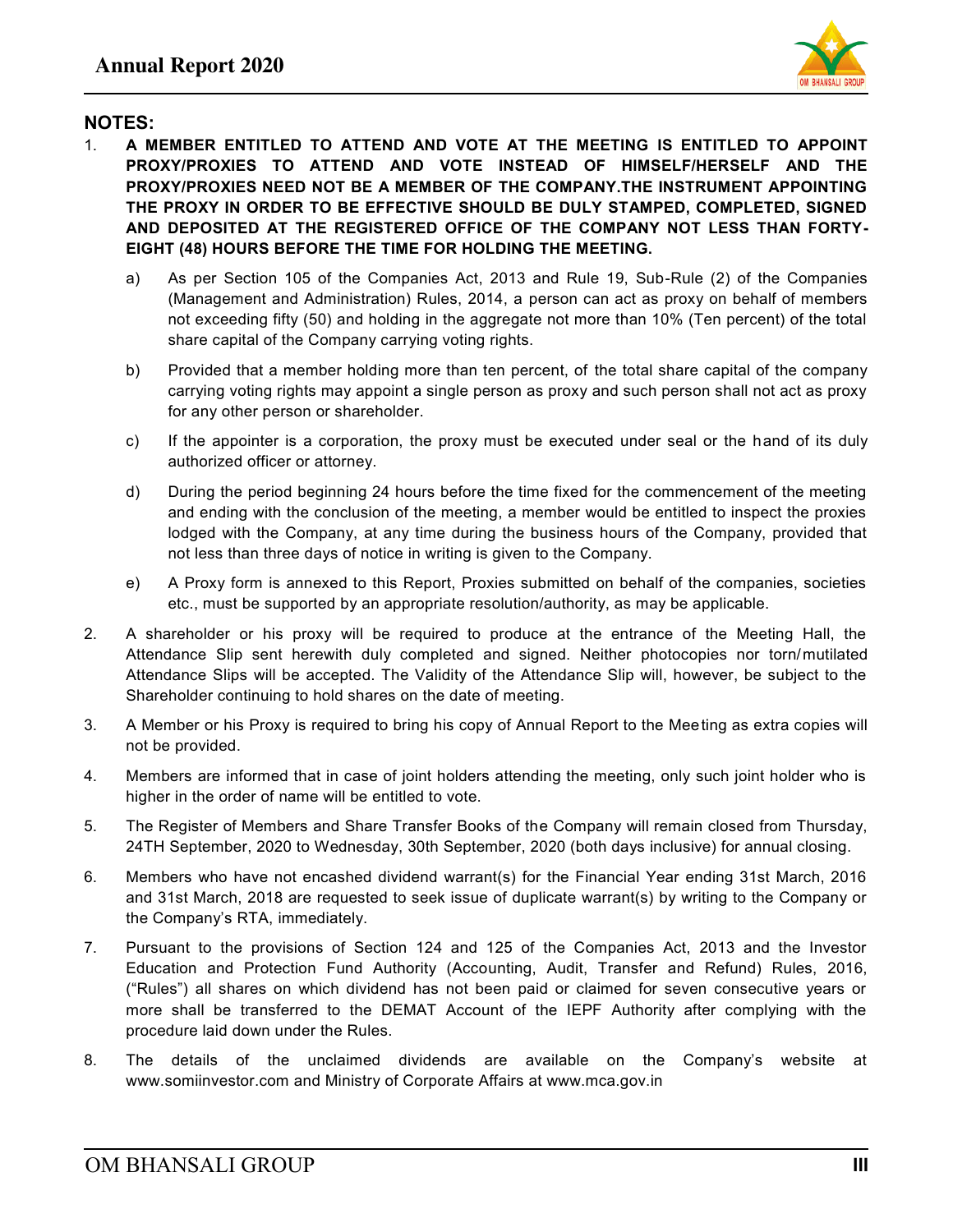

- 9. It is in the Members interest to claim any un-encashed dividends and for future, opt for National Electronic Clearance System (NECS)/National Automated Clearing House (NACH), so that dividends paid by the Company are credited to the investor's account on time.
- 10. SEBI has mandated the submission of Permanent Account Number (PAN) for participating in the securities market, deletion of name of deceased holder, transmission/transposition of shares. Members are requested to submit the PAN details to their Depository Participant (DP) in case of holdings are in dematerialized form or to Universal Capital Securities Pvt. Ltd. in case of holdings in physical form, mentioning your correct reference folio number. As per the SEBI (Listing Obligations and Disclosure Requirements) Regulations, 2015, for registration of transfer of shares, the transferee(s) as well as transferor(s) shall furnish a copy of their PAN card to Universal Capital Securities Pvt. Ltd.
- 11. As per the provisions of Section 72 of the Act and Rule 19(1) of the Companies (Share Capital and Debentures) Rules, 2014, Members holding shares in physical form may file nomination in the prescribed Form SH-13 with Universal Capital Securities Pvt. Ltd. in respect of shares held in demat form, the nomination form may be filed with the respective DP.
- 12. SEBI Notification No. SEBI/LAD-NRO/GN/2018/24 dated 8th June 2018 and further amendment vide Notification No. SEBI/LAD-NRO/GN/2018/49 dated 30th November 2018 requests for effecting transfer of Securities (except in case of transmission or transposition of securities) shall not be processed from 1st April 2019 unless the securities are held in the dematerialised form with the depositories. Therefore, Members are requested to take action to dematerialise the Equity Shares of the Company, promptly. Members holding shares in physical form are requested to consider converting their holding to dematerialized form to eliminate all risks associated with physical shares. Members can contact Universal Capital Securities Pvt. Ltd. for assistance in this regard.
- 13. Members holding shares in dematerialised form are requested to intimate all changes pertaining to their bank details, mandates, nominations, power of attorney, change of address, change of name, e-mail address, contact numbers, etc., to their DP only. Changes intimated to the DP will then be automatically reflected in the Company's records which will help the Company and Universal Capital Securities Pvt. Ltd. to provide efficient and better services. Members holding shares in physical form are requested to intimate such changes to Universal Capital Securities Pvt. Ltd.
- 14. Documents referred to in the Notice are open for Inspection at the Registered Office of the Company on all working days between 11:00 AM to 1:00 PM up to the date of Annual General Meeting and will also be available for inspection at the meeting.
- 15. Universal Capital Securities Pvt. Ltd. is our Registrar and Share Transfer Agent. All the investor related communication may be addressed to them at their following address:

#### **UNIVERSAL CAPITAL SECURITIES PRIVATE LIMITED**

C 101, 247 Park, LBS Road, Vikhroli West, Mumbai – 400083. Tel Nos. : (022) 28207203-05; Fax No. : (022) 28207207

- 16. An Explanatory Statement pursuant to Section 102 of the Companies Act, 2013 relating to the Special Business to be transacted at the Annual General Meeting is annexed hereto.
- 17. The statement setting out the material facts pursuant to Section 102 of the Act concerning the Special Business in the Notice is annexed hereto and forms part of this Notice. The relevant details as required under Regulation 36(3) of SEBI (Listing Obligations and Disclosure Requirements) Regulations, 2015 and Secretarial Standard on General Meetings issued by The Institute of Company Secretaries of India as approved by the Central Government, of the persons seeking appointment/reappointment as Directors, is also annexed to this Notice.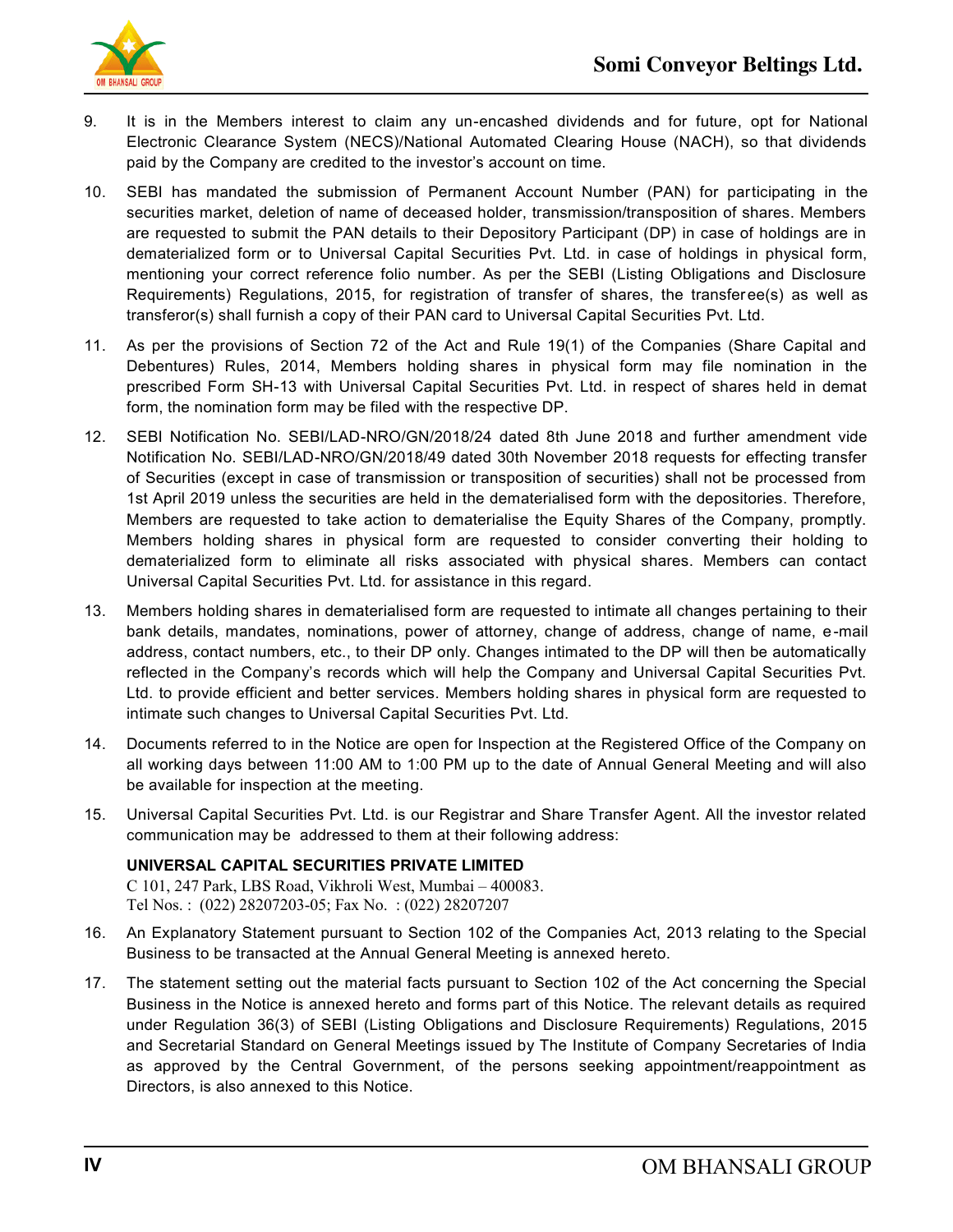

- 18. Electronic copy of the Annual Report for 2019-20 is being sent to all the members whose email IDs are registered with the Company/Depository Participants for communication purposes unless any member has requested for a hard copy of the same.
- 19. The copies of the Annual Report will also be available on Company"s website www.somiinvestor.comand at the registered office of the company for inspection during normal business hours on working days.
- 20. The Companies Act, 2013 in line with the measures undertaken by the Ministry of Corporate Affairs for promotion of Green initiative has introduced enabling provisions for sending notice of the meeting and other shareholder correspondence through electronic mode. Members holding shares in physical mode are requested to register their e-mail ID"s with the company or its RTA and Members holding shares in demat mode are requested to register their e-mail ID"s with their respective Depository Participants(DPs), if there is any change in the e-mail ID already registered with the Company.
- 21. In compliance with Section 108 of the Companies Act, 2013, Rule 20 of the Companies (Management and Administration) Rules, 2014, as substituted by the Companies (Management and Administration) Amendment, Rules 2015, and Regulation 44 of the SEBI (Listing Obligations and Disclosure Requirements) Regulations, 2015, the Company has provided a facility to the members to exercise their votes electronically. The facility for voting through ballot paper will also be made available at the AGM and members attending the AGM, who have not already cast their votes by e-voting. They shall be able to exercise their right at the AGM through ballot paper. Members who have cast their votes by e-voting prior to the AGM may attend the AGM but shall not be entitled to cast their votes again. **The instructions for evoting are annexed to the Notice.**
- 22. Voting rights shall be reckoned on the paid-up value of shares registered in the name of the member / beneficial owner (in case of electronic shareholding) as on the cut-off date i.e. September 23, 2020.
- 23. **A person, whose name is recorded in the register of members or in the register of beneficial owners maintained by the depositories as on the cut-off date, i.e. September 23, 2020 only shall be entitled to avail the facility of remote e-voting / through Poll Paper at the Annual General Meeting.**

#### **The instructions for members voting electronically are as under:**

- (i) The remote e-voting period commences on Friday,  $27<sup>th</sup>$  September, 2020 at 9:00 am and ends on  $29<sup>th</sup>$ September, 2020 at 5:00 pm. During this period, members of the Company holding shares either in physical form or in dematerialized form, as on the cut-off date i.e.  $23<sup>rd</sup>$ September, 2020 may cast their vote by remote e-voting. The remote e-voting module shall be disabled by CDSL for voting thereafter. Once the vote on a resolution is cast by the member, the member shall not be allowed to change it subsequently.
- (ii) The Shareholders should Log on to the e-voting website http://www.evotingindia.com
- (iii) Click on "Shareholders" tab.
- (iv) Now, select "Somi Conveyor Beltings Limited" from the drop down menu and click on "SUBMIT"
- (v) Now Enter your User ID
	- a. For CDSL: 16 digits beneficiary ID,
	- b. For NSDL: 8 Character DP ID followed by 8 Digits Client ID,
	- c. Members holding shares in Physical Form should enter Folio Number registered with the Company.
- (vi) Next enter the Image Verification as displayed and Click on "Login".
- (vii) If you are holding shares in demat form and had logged on to www.evotingindia.com and voted on an earlier voting of any company, then your existing password is to be used.
- (viii) IF YOU ARE A FIRST TIME USER FOLLOW THE STEPS GIVEN BELOW FOR LOGIN: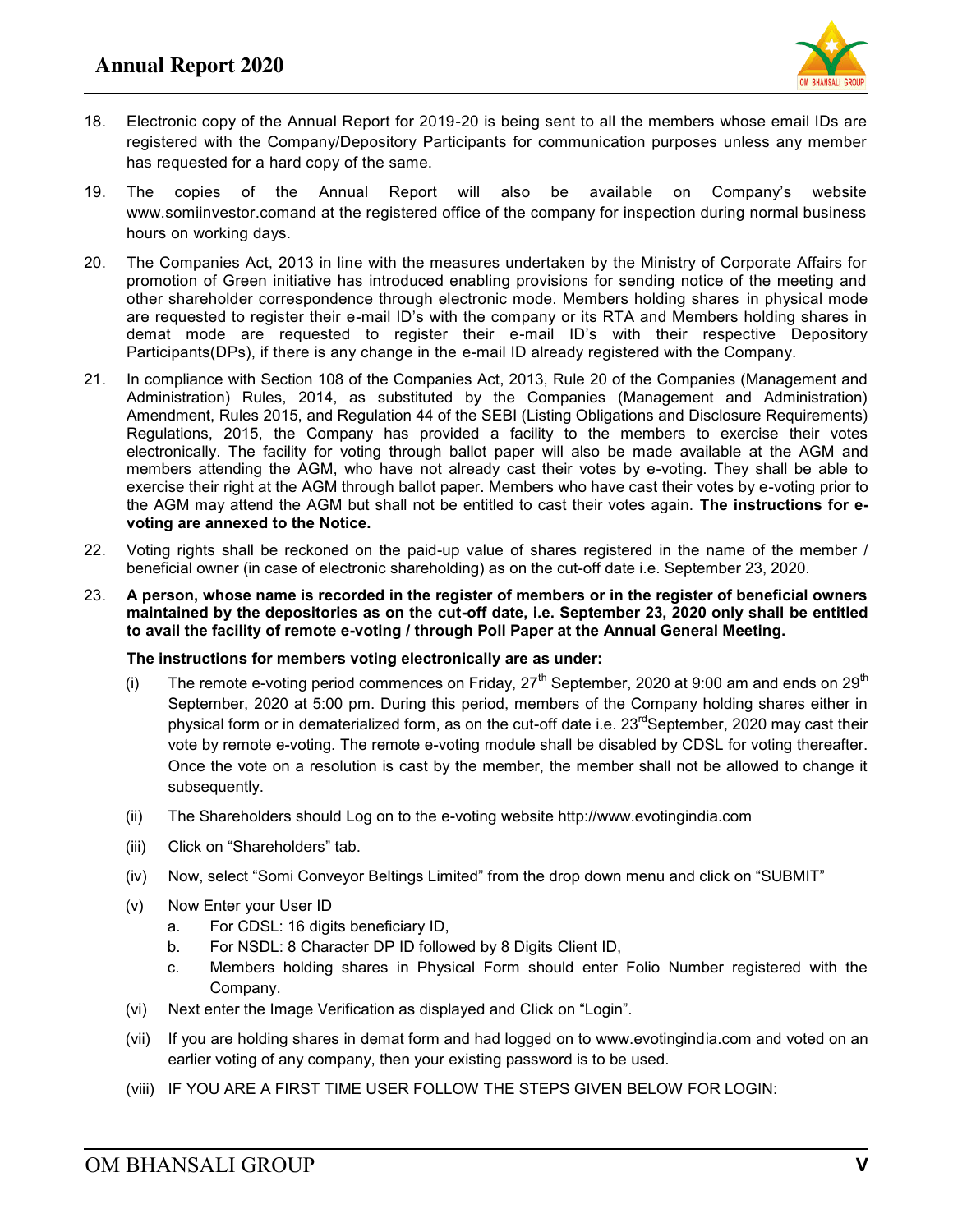

|                                             | For Members holding shares in Demat<br>Form                                                                                            | For Members holding shares in Physical<br><b>Form</b>                                                                                                                                                                                                                                                                                                                                                                                                                                                                             |  |  |
|---------------------------------------------|----------------------------------------------------------------------------------------------------------------------------------------|-----------------------------------------------------------------------------------------------------------------------------------------------------------------------------------------------------------------------------------------------------------------------------------------------------------------------------------------------------------------------------------------------------------------------------------------------------------------------------------------------------------------------------------|--|--|
| USER ID                                     | For NSDL: 8 Character DP ID followed by 8<br>Digits Client ID<br>For CDSL: 16 digits beneficiary ID                                    | Folio Number Registered with the Company                                                                                                                                                                                                                                                                                                                                                                                                                                                                                          |  |  |
| Permanent<br>Account<br>Number<br>$(PAN^*)$ | both demat shareholders as well as physical shareholders).<br>number or demat account number in the PAN field.<br>field.               | Enter your 10 digit alpha-numeric *PAN issued by Income Tax Department (Applicable for<br>Members who have not updated their PAN with the Company/Depository Participant<br>are requested to use the first two letters of their name and last 8 digits of the folio<br>In case folio number is less than 8 digits enter the applicable number of 0's before<br>the number after the first two characters of the name in CAPITAL letters e.g. If your<br>name is Ramesh Kumar with folio number 1 then enter RA00000001 in the PAN |  |  |
| Date of<br><b>Birth</b><br>(DOB#)           | Enter the DOB as recorded in your demat account or in the Company records for the said<br>demat account or folio in dd/mm/yyyy format. |                                                                                                                                                                                                                                                                                                                                                                                                                                                                                                                                   |  |  |
| Dividend<br>Bank<br>Details                 | Enter the Dividend Bank Details as recorded in your demat account or in the Company<br>records for the said demat account or folio.    |                                                                                                                                                                                                                                                                                                                                                                                                                                                                                                                                   |  |  |
|                                             | Dividend Bank details field as mentioned in the PAN column above                                                                       | Please enter the DOB or Dividend Bank Details in order to login. If the details are not<br>recorded with the depository or company please enter the member id / folio number in the                                                                                                                                                                                                                                                                                                                                               |  |  |

# Please enter the DOB or Dividend Bank Details in order to login. If the details are not recorded with the Company / Depository Participant, please enter the client id / folio number in the Dividend Bank details field.

- (ix) After entering these details appropriately, click on SUBMIT" tab.
- (x) Members holding shares in physical form will then reach directly to the Company selection screen. However, members holding shares in demat form will now reach "Password Creation" menu wherein they are required to mandatorily enter their login password in the new password field. Kindly note that this password is to be also used by the demat holders for voting for resolutions of any other company on which they are eligible to vote, provided that company opts for e-voting through CDSL platform. It is strongly recommended not to share your password with any other person and take utmost care to keep your password confidential.
- (xi) For Members holding shares in physical form, the details can be used only for e-voting on the resolutions contained in this Notice.
- (xii) Click on the Electronic Voting Sequence Number (EVSN) of SOMI CONVEYOR BELTINGS LIMITED to vote.
- (xiii) On the voting page, you will see "RESOLUTION DESCRIPTION" and against the same the option "YES/NO" for voting. Select the option YES or NO as desired. The option YES implies that you assent to the Resolution and option NO implies that you dissent to the Resolution.
- (xiv) Click on the "RESOLUTIONS FILE LINK" if you wish to view the entire Resolution details.
- (xv) After selecting the resolution you have decided to vote on, click on "SUBMIT". A confirmation box will be displayed. If you wish to confirm your vote, click on "OK", else to change your vote, click on "CANCEL" and accordingly modify your vote.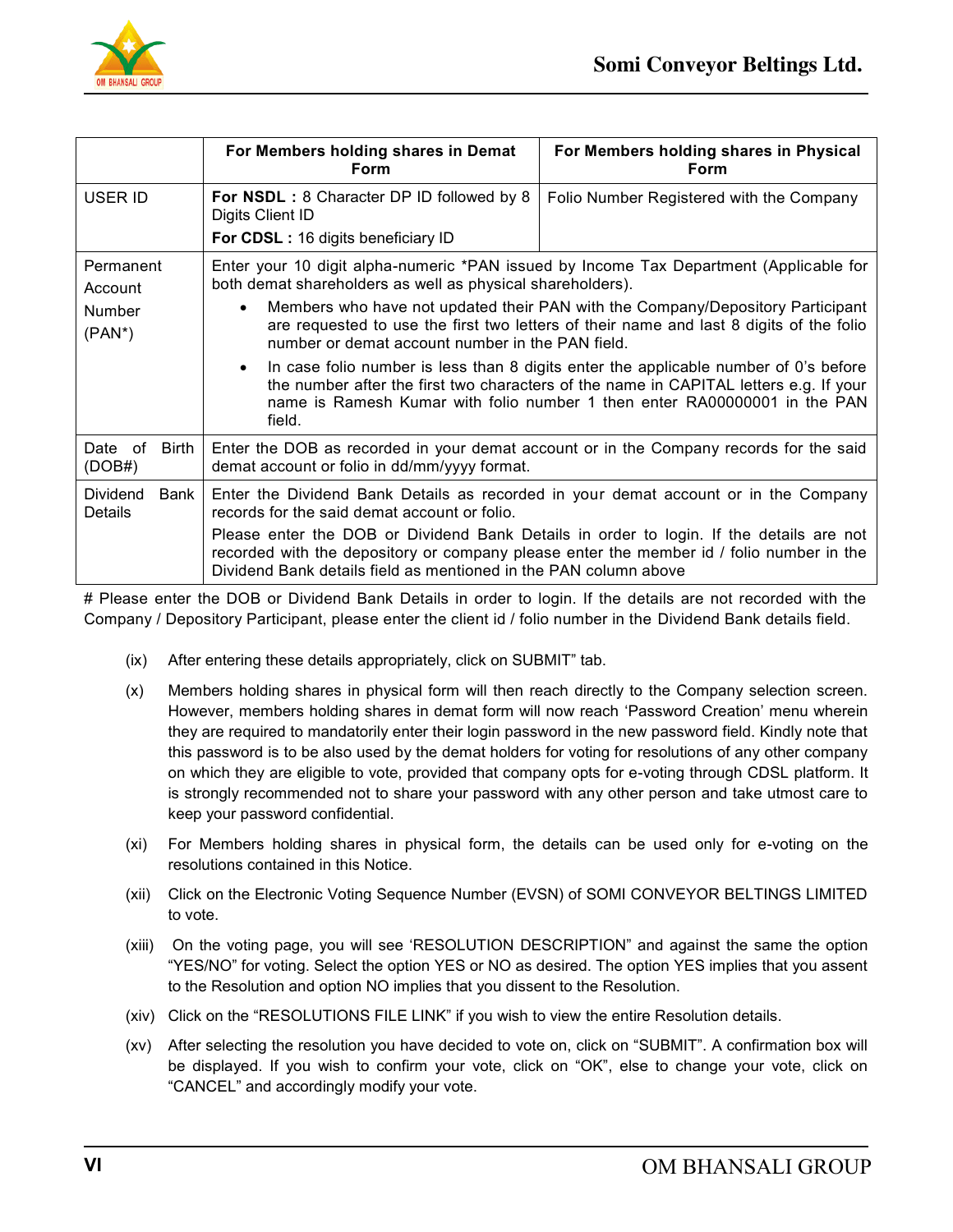

- (xvi) Once you "CONFIRM" your vote on the resolution, you will not be allowed to modify your vote.
- (xvii) You can also take out print of the voting done by you by clicking on "Click here to print" option on the Voting page.
- (xviii) If Demat account holder has forgotten the changed password then Enter the User ID and the image verification code and click on Forgot Password & enter the details as prompted by the system.
- (xix) Note for Non-Individual Shareholders and Custodians:
	- a) Institutional shareholders (i.e. other than Individuals, HUF, NRI etc.) are required to log on to https://www.evotingindia.com and register themselves as Corporates.
	- b) Institutional shareholders should submit a scanned copy of the Registration Form bearing the stamp and sign of the entity to helpdesk.evoting@cdslindia.com.
	- c) After receiving the login details they have to create a user who would be able to link the account(s) which they wish to vote on.
	- d) The list of accounts should be mailed to helpdesk.evoting@cdslindia.com and on approval of the accounts they would be able to cast their vote.
	- e) Institutional shareholders should upload a scanned copy of the Board Resolution and Power of Attorney (POA) which they have issued in favour of the Custodian. if any, in PDF Format in the system for the scrutinizer to verify the same.
- (xx) In case you have any queries or issues regarding e-voting you may refer the Frequently Asked Questions ("FAQs") and e-voting manual available at www.evotingindia.com,under help section or write an email to helpdesk.evoting@cdslindia.com.
- 24. The Board of Directors of the Company has appointed Mr. Avijit Vasu (ACS: 37968; PCS: 14198)Practising Company Secretary, to act as the Scrutinizer to scrutinize the Polling taking place at annual general meeting. He has communicated his willingness to be appointed and will be available for same purpose.
- 25. The Board of Directors of the Company has appointed Mrs. Ira Baxi (FCS: 5456; PCS: 4712), Practising Company Secretary for remote e-voting process in a fair and transparent manner and she has communicated her willingness to be appointed and will be available for same purpose.
- 26. The Scrutinizer shall immediately after the conclusion of voting at the general meeting, first count the votes cast at the meeting, thereafter unblock the votes cast through remote e-voting in the presence of at least two (2) witnesses not in the employment of the Company and make, not later than three (3) days of conclusion of the meeting, a consolidated Scrutinizer"s Report of the total votes cast in favor or against, if any, to the Chairman of the Company who shall countersign the same and declare the result of the voting forthwith.
- 27. The Results shall be declared after the receipt of the Scrutinizer's Report from conclusion of the AGM of the Company. The Results declared along with the Scrutinizer's Report shall be placed on the Company's website www.somiinvestor.com.The results shall also be immediately forwarded to the stock exchanges BSE Limited and NSE of India Limited.
- 28. To ensure correct identity of the members for the smooth conduct of the Annual General Meeting, each Member and Proxy Holder attending the meeting is requested to bring with him/her an appropriate photo ID document like a Driving License, Aadhaar Card, Passport or Voter ID Card.
- 29. As per section 118(10) of the Companies Act, 2013, read with the Secretarial Standard 2 on General Meetings issued by Institute of Company Secretaries of India, "No gifts, gift coupons or cash in lieu of gifts shall be distributed to members in connection with the meeting".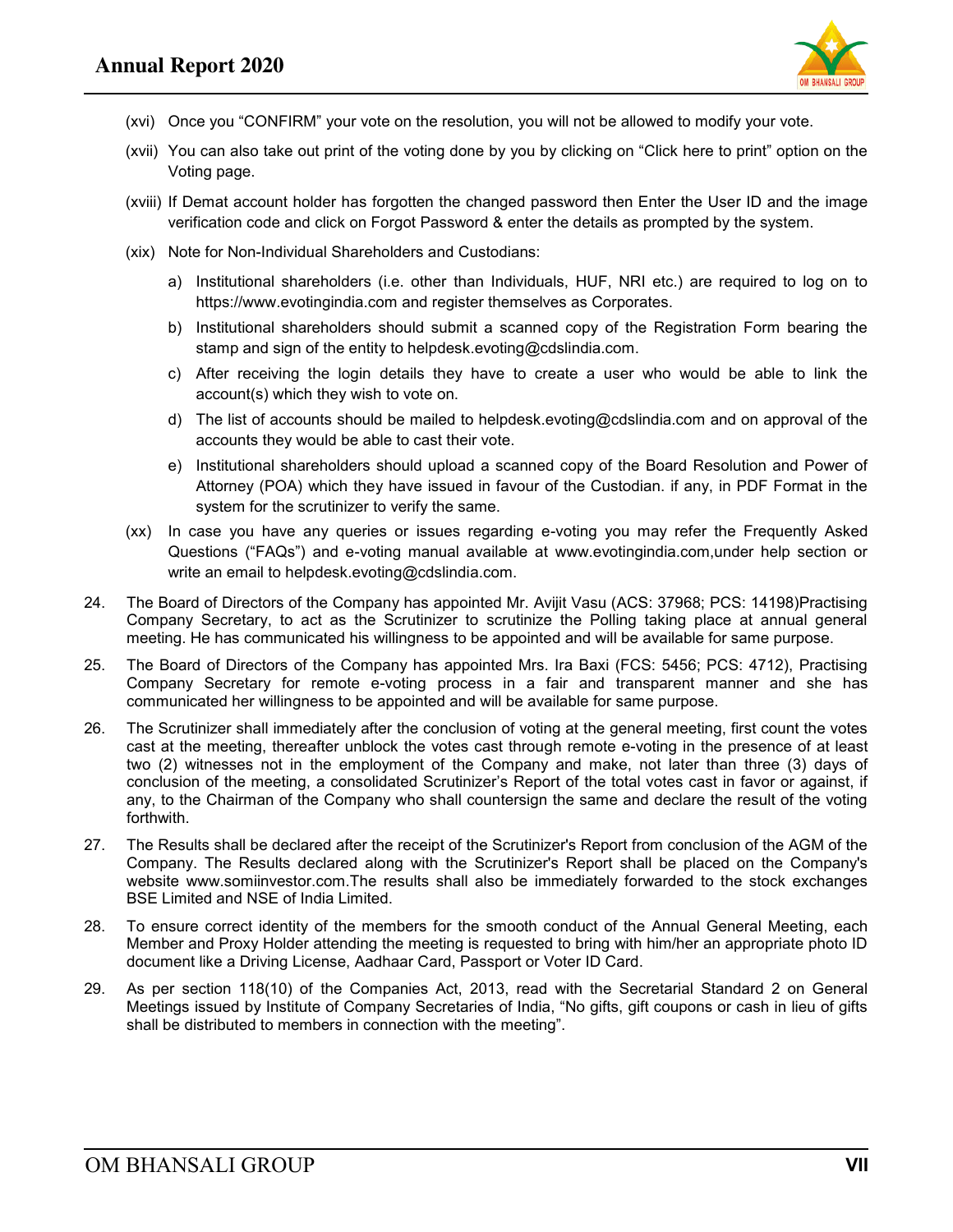



Place: Jodhpur **(AMIT BAXI)** 

#### **Registered Office**

4F-15, "Oliver House" New Power House Road Jodhpur-342 003 CIN: L25192RJ2000PLC016480 Website: www.somiinvestor.com

#### BY ORDER OF THE BOARD For **SOMI CONVEYOR BELTINGS LIMITED**

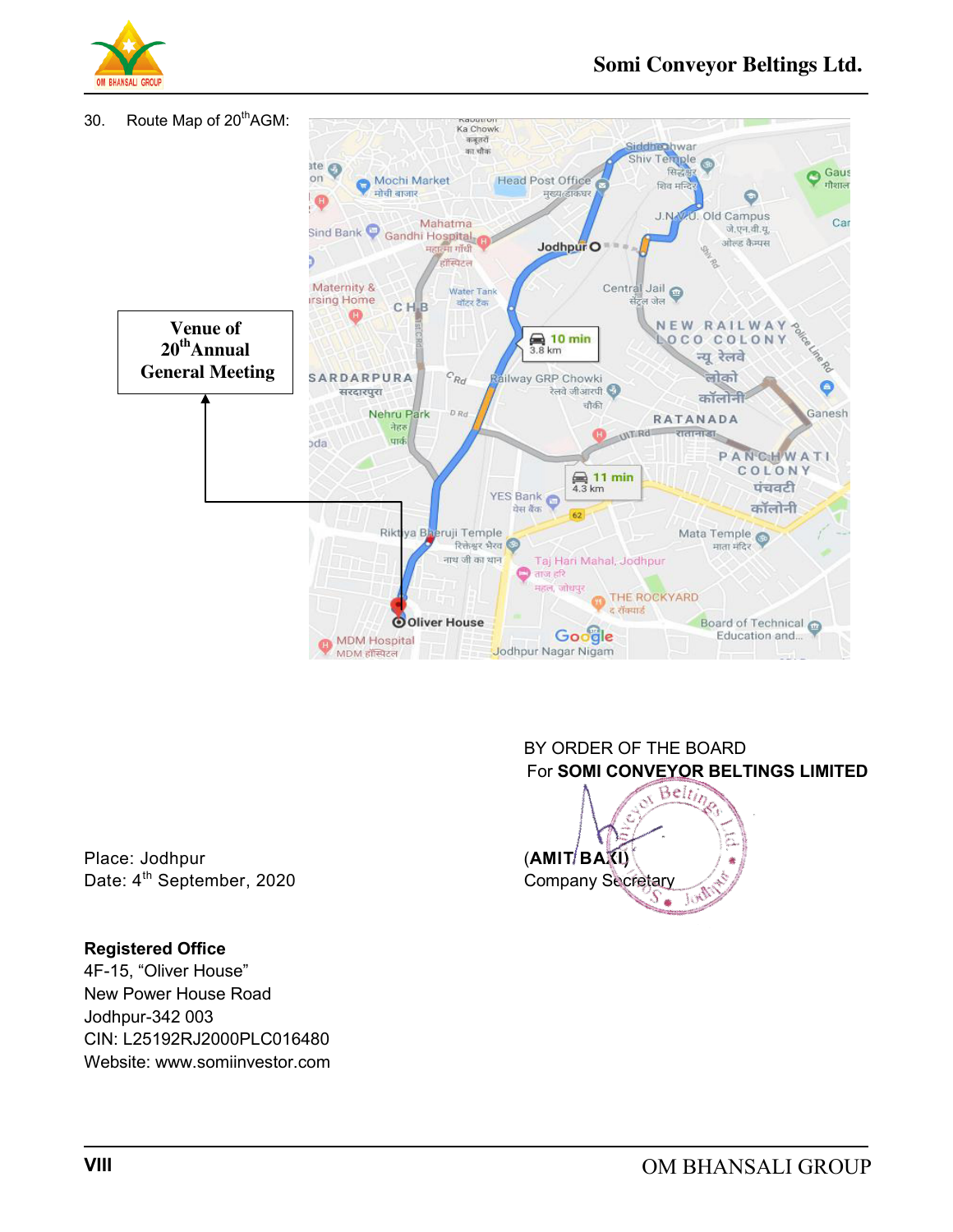

# **Explanatory Statement Pursuant to Section 102 (1) of the Companies Act, 2013**

As required by Section 102 (1) of the Companies Act, 2013, the following Explanatory Statement sets out all material facts relating to the business mentioned under item no.2, 3 and 4 of the accompanying notice dated  $4<sup>th</sup>$  September, 2020:

#### *Item No. 2*

As per Section 149(10) of the Act, an Independent Director shall hold office for a term of upto 5 (five) consecutive years on the Board of a Company and shall be eligible for re-appointment on passing a special resolution by the Company for another term of upto 5 (five) consecutive years on the Board of a Company.

The Members of the Company had at the Annual General Meeting held on 30th September, 2015 approved the appointment of Mr. Mahendra Rakhecha, Independent Director for a period of 5 years.

Based on his performance evaluation and recommendation of Nomination and Remuneration Committee and in terms of the provisions of Sections 149, 150, 152 read with Schedule IV and all other applicable provisions of the Act and the Listing Regulations, and as per Articles of Association of the Company, Mr. Mahendra Rakhecha is eligible for re-appointment as an Independent Director and has offered himself for re-appointment. The Board of Directors recommends to re-appoint him as an Independent Director for a term as mentioned in the respective special resolution.

The Company has received notice under Section 160 of the Companies Act, 2013 from Mr. Mahendra Rakhecha, signifying his candidature as an Independent Director of the Company. The Company has also received a declaration of independence from him.

Mr. Mahendra Rakhecha does not hold himself or for any other person on a beneficial basis, any shares in the Company. He is not related to any other Director of the Company. In the opinion of the Board, Mr. Mahendra Rakhecha fulfills the conditions specified in the Companies Act, 2013 as amended and rules made thereunder and Regulation 16(1)(b) of the Listing Regulations, for his reappointment as an Independent Director of the Company and is independent of the management. A copy of the draft Letter of Appointment for Independent Director is available for inspection at the Registered Office of the Company during business hours on any working day.

The Board considers that his continued association would be of immense benefit to the Company and it is desirable to continue to avail services of Mr. Mahendra Rakhecha as an Independent Director. Accordingly, the Board recommends the resolution in relation to the reappointment of Mr. Mahendra Rakhecha as an Independent Director, for the approval by the shareholders of the Company by way of Special Resolution.

Except Mr. Mahendra Rakhecha, being an appointee, none of the Directors and Key Managerial Personnel of the Company and their relatives is/are concerned or interested, financially or otherwise, in the Resolution set out at Item No. 2 of the Notice.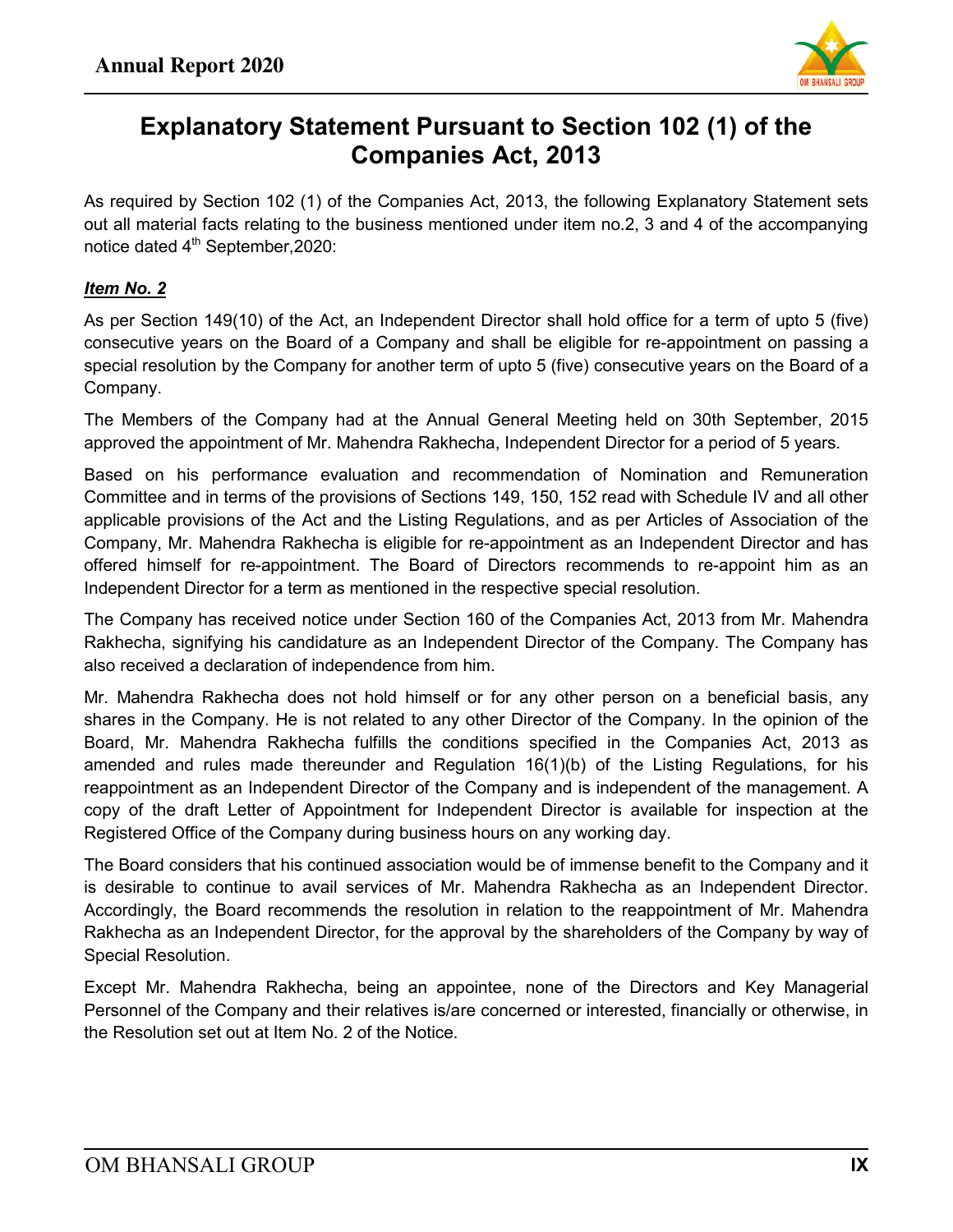

#### *Item No. 3*

As per Section 149(10) of the Act, an Independent Director shall hold office for a term of upto 5 (five) consecutive years on the Board of a Company and shall be eligible for re-appointment on passing a special resolution by the Company for another term of upto 5 (five) consecutive years on the Board of a Company.

The Members of the Company had at the Annual General Meeting held on 30th September, 2015 approved the appointment of Mr. Yogesh Maheshwari, Independent Director for a period of 5 years.

Based on his performance evaluation and recommendation of Nomination and Remuneration Committee and in terms of the provisions of Sections 149, 150, 152 read with Schedule IV and all other applicable provisions of the Act and the Listing Regulations, and as per Articles of Association of the Company, Mr. Yogesh Maheshwari is eligible for re-appointment as an Independent Director and has offered himself for re-appointment. The Board of Directors recommends to re-appoint him as an Independent Director for a term as mentioned in the respective special resolution.

The Company has received notice under Section 160 of the Companies Act, 2013 from Mr. Yogesh Maheshwari, signifying his candidature as an Independent Director of the Company. The Company has also received a declaration of independence from him.

Mr.Yogesh Maheshwari does not hold himself or for any other person on a beneficial basis, any shares in the Company. He is not related to any other Director of the Company. In the opinion of the Board, Mr. Yogesh Maheshwari fulfills the conditions specified in the Companies Act, 2013 as amended and rules made thereunder and Regulation 16(1)(b) of the Listing Regulations, for his reappointment as an Independent Director of the Company and is independent of the management. A copy of the draft Letter of Appointment for Independent Director is available for inspection at the Registered Office of the Company during business hours on any working day.

The Board considers that his continued association would be of immense benefit to the Company and it is desirable to continue to avail services of Mr. Yogesh Maheshwari as an Independent Director. Accordingly, the Board recommends the resolution in relation to the reappointment of Mr. Yogesh Maheshwari as an Independent Director, for the approval by the shareholders of the Company by way of Special Resolution.

Except Mr. Yogesh Maheshwari, being an appointee, none of the Directors and Key Managerial Personnel of the Company and their relatives is/are concerned or interested, financially or otherwise, in the Resolution set out at Item No. 3 of the Notice.

#### *Item No. 4*

As per Section 149(10) of the Act, an Independent Director shall hold office for a term of upto 5 (five) consecutive years on the Board of a Company and shall be eligible for re-appointment on passing a special resolution by the Company for another term of upto 5 (five) consecutive years on the Board of a Company.

The Members of the Company had at the Annual General Meeting held on 30th September, 2015 approved the appointment of Ms. Surbhi Rathi, Independent Director for a period of 5 years.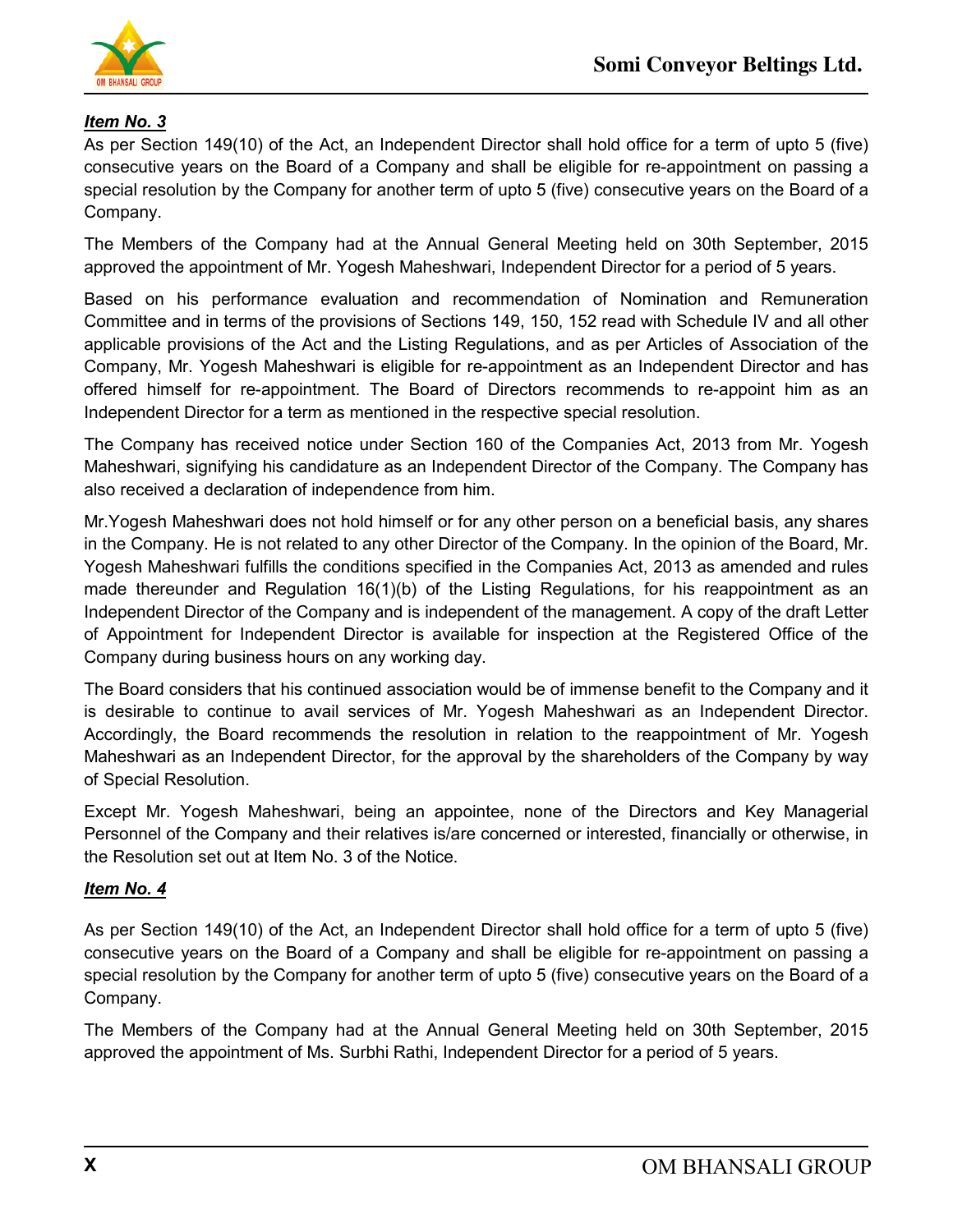#### **Annual Report 2020**



Based on her performance evaluation and recommendation of Nomination and Remuneration Committee and in terms of the provisions of Sections 149, 150, 152 read with Schedule IV and all other applicable provisions of the Act and the Listing Regulations, and as per Articles of Association of the Company, Ms. Surbhi Rathi is eligible for re-appointment as an Independent Director and has offered herself for re-appointment. The Board of Directors recommends the proposal to re-appoint her as an Independent Director for a term as mentioned in the respective special resolution.

The Company has received notice under Section 160 of the Companies Act, 2013 from Ms. Surbhi Rathi, signifying her candidature as an Independent Director of the Company. The Company has also received a declaration of independence from her.

Ms. Surbhi Rathi does not hold herself or for any other person on a beneficial basis, any shares in the Company. She is not related to any other Director of the Company. In the opinion of the Board, Ms. Surbhi Rathi fulfills the conditions specified in the Companies Act, 2013 as amended and rules made thereunder and Regulation 16(1)(b) of the Listing Regulations, for her reappointment as an Independent Director of the Company and is independent of the management. A copy of the draft Letter of Appointment for Independent Director is available for inspection at the Registered Office of the Company during business hours on any working day.

The Board considers that her continued association would be of immense benefit to the Company and it is desirable to continue to avail services of Ms. Surbhi Rathi as an Independent Director. Accordingly, the Board recommends the resolution in relation to the reappointment of Ms. Surbhi Rathi as an Independent Director, for the approval by the shareholders of the Company by way of Special Resolution.

Except Ms. Surbhi Rathi, being an appointee, none of the Directors and Key Managerial Personnel of the Company and their relatives is/are concerned or interested, financially or otherwise, in the Resolution set out at Item No. 4 of the Notice.

Place: Jodhpur **(AMIT BAXI)** Date: 4<sup>th</sup> September, 2020 Company Secretary

**Registered Office**  4F-15, "Oliver House" New Power House Road Jodhpur-342 003 CIN: L25192RJ2000PLC016480 Website: www.somiinvestor.com

#### BY ORDER OF THE BOARD For **SOMI CONVEYOR BELTINGS LIMITED**